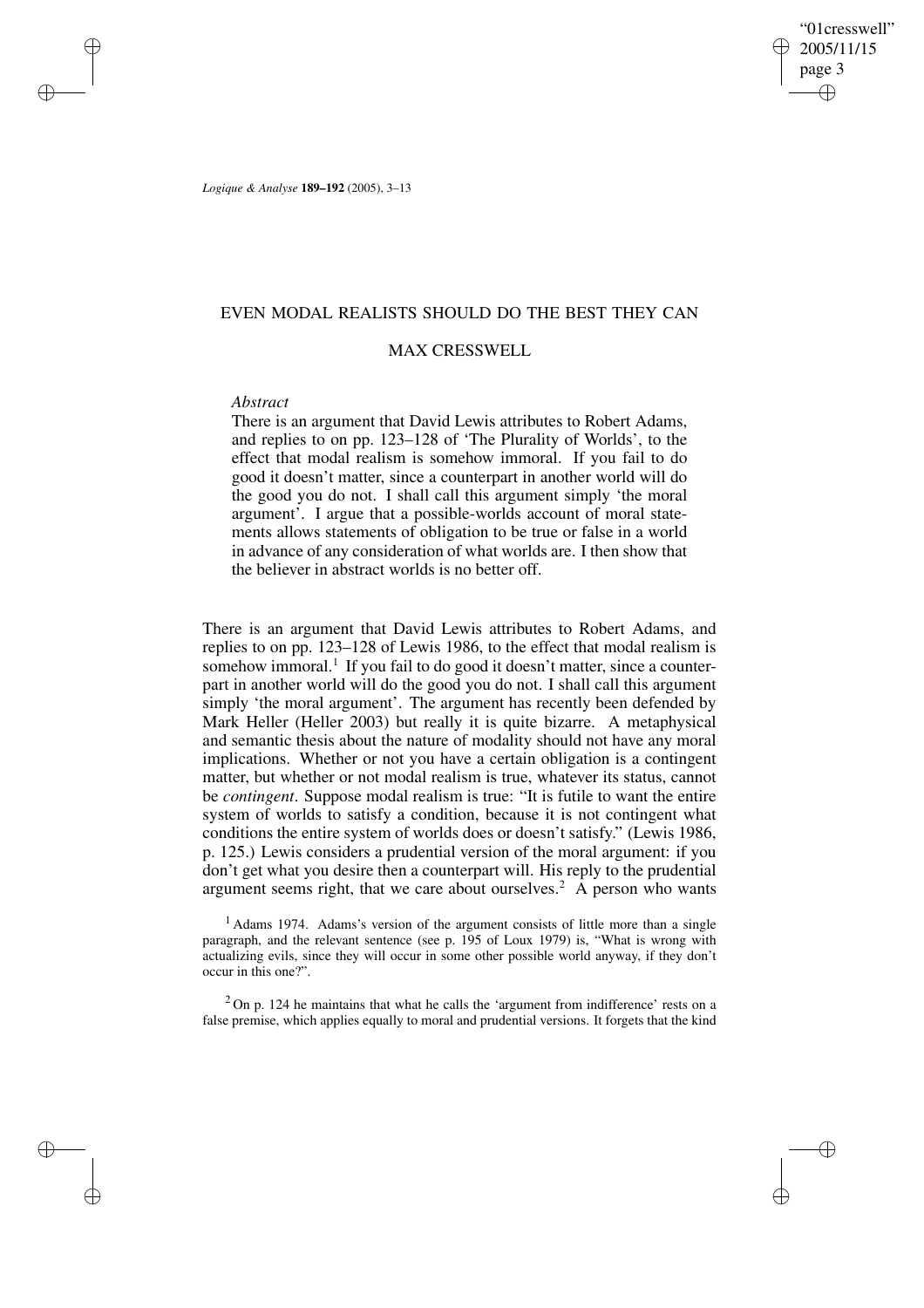"01cresswell" 2005/11/15 page 4 ✐ ✐

✐

✐

## 4 MAX CRESSWELL

to win a lottery knows very well that if they don't then someone else will. What they want is that *they* win the lottery. But this seems a strange thing to say about morality. When discussions about third-world poverty arise one sometimes hears that we are responsible for our own. While this is a common response it is still a *substantive moral response* and there are those who reject it.

I am not at all sure that this really *is* Lewis's response, but to the extent that it is I will show that its apparent egocentrism is unnecessary, and that a possible-worlds account of moral statements allows statements of obligation to be true or false in a world in advance of any consideration of what worlds are — with the consequence that modal realism has no implications for morality. To show this one needs a plausible moral position set out in possible worlds terms. An agent a is situated in a world w at a time t. Should a bring it about that a proposition  $\alpha$  is true? Say that  $O\alpha$  is true for a at t in w if a should. How do we give a semantics for  $O$ ? In the early days of deontic logic the idea was this. Assume a deontic 'accessibility' relation between worlds. Say that  $w'$  is *deontically accessible* from  $w$  iff it is one of the best worlds open to  $a$  at  $t$  in  $w$ . The semantics for  $O$  would then read

(1)  $O\alpha$  is true for a at t in w iff  $\alpha$  is true in every w' which is deontically accessible from  $w$  (for  $a$  at  $t$ ).

It is easy to see that with this semantics  $O\alpha$  can be true or false at a world, and equally easy to see that the semantic plausibility of the analysis does not depend on the comparative ontological status of worlds. A more refined semantics is presented in Feldman 1986. Assume that the possible worlds are ordered on a value scale so that we may say that  $w_1$  is better or worse (or neither) than  $w_2$ . It doesn't matter how we come by such a scale; if we have a notion of value then there should be one. Then

(2)  $O\alpha$  is true for a at t in w iff among the worlds open to a there is one in which  $\alpha$  is true which is better than any in which  $\alpha$  is false.<sup>3</sup>

(2) says that you should do something in a world at a time iff among the worlds open to you there is one in which you do it which is better (or at

of want in question "is a want that *I myself* (Lewis's italics) have a certain property." And on p. 127, "Other-worldly evils are neither here nor there. They aren't your evils."

<sup>3</sup>(2) can be expressed formally in the following way. Say that  $w_1R_{(a,t)}w_2$  iff  $w_2$  is a world open to  $a$  at  $t$  in  $w$ :

(i)  $w_1 \in V(O_{a,t}\alpha)$  iff there is some  $w_2$  such that  $w_1R_{(a,t)}w_2$  and  $w_2 \in V(\alpha)$ , and for every  $w_3$  such that  $w_1R_{(a,t)}w_3$  and  $w_3 \notin V(\alpha)$ ,  $w_2$  is better than  $w_3$ .

✐

✐

✐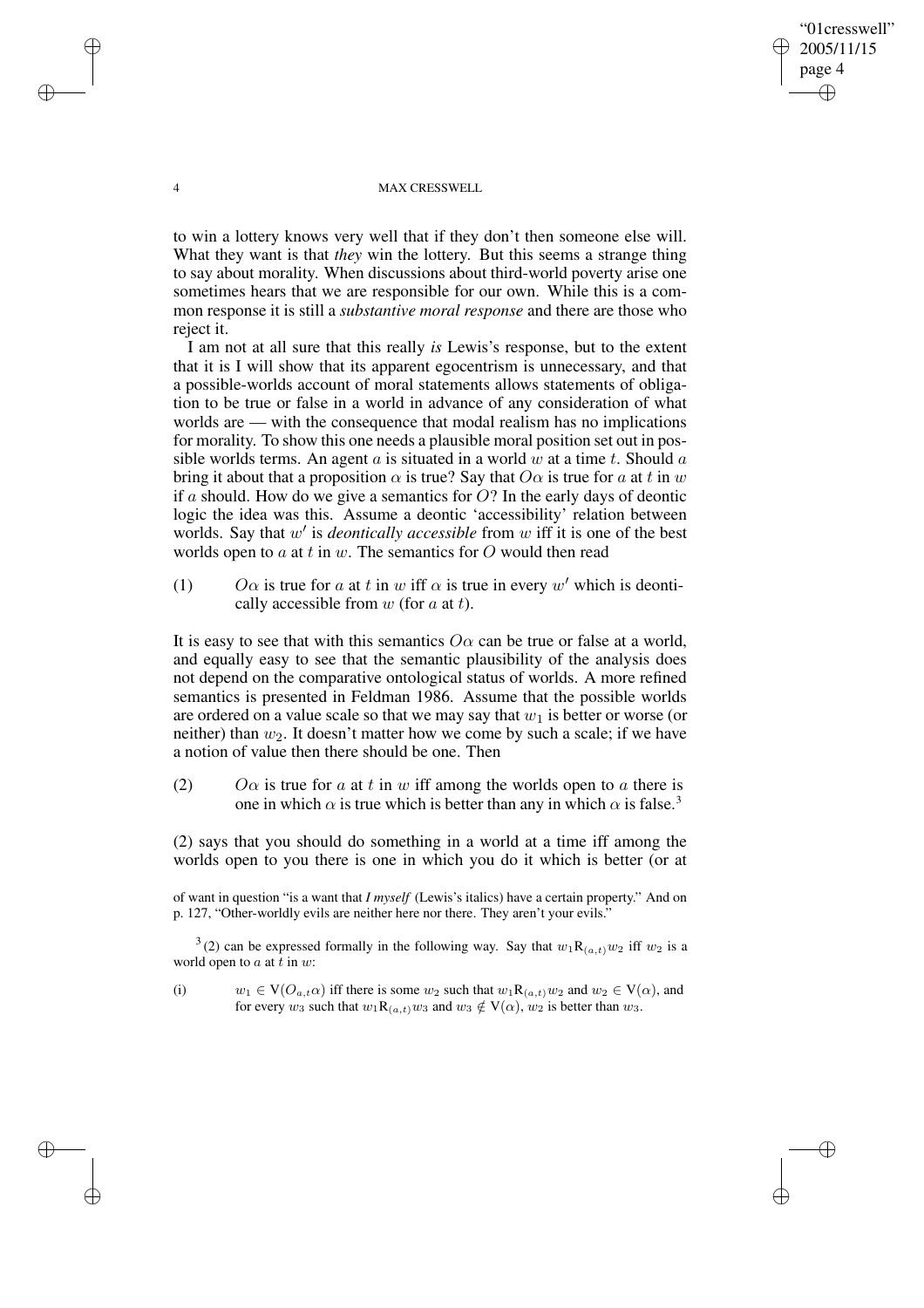EVEN MODAL REALISTS SHOULD DO THE BEST THEY CAN 5

✐

✐

✐

✐

least no worse) than *any* in which you do not do it. In this paper I am not concerned to defend this as the correct analysis of statements of obligation — it is enough that it can be and has been defended — but I'll take it that if it's not right then something like it might be, at least for those who espouse a certain version of utilitarianism. Utilitarianism itself may be wrong, but this should not depend on whether modal realism is wrong.<sup>4</sup> It is I think fairly clear that moral statements have commonsense truth values on this account. Take for instance a case presented in Heller 2003, p. 10:

Righty is drowning. Roz can easily row out and rescue her. No one else can rescue Righty. Roz knows all of this. ... It is obvious what Roz must do. There is no question that Roz would be doing something wrong if she just walked on by. Any metaphysical theory that says otherwise is just plain wrong.

If at least one world in which the child is saved is better than any in which she is not, then, according to (2) Roz has the obligation that Heller assumes.

Although (2) makes use of possible worlds nothing is said about their ontological status, and it is hard to see why it should fail if modal realism is true.<sup>5</sup> In order to examine the moral argument in more detail it is worth remembering something important about Lewis's modal realism. It is realism certainly but it is *modal* realism. If it is true then the claim that someone or something does something in another world or that something happened in

See Feldman's MO on p. 38. Feldman's principal concern is with conditional obligation. His CMO on p. 87 is a version of the following:

(ii)  $w_1 \in V(O_{a,t}\beta/\alpha)$  iff there is some  $w_2$  such that  $w_1R_{(a,t)}w_2$  and  $w_2 \in V(\alpha)$ , and  $w_2 \in V(\beta)$  and for every  $w_3$  such that  $w_1R_{(a,t)}w_3$  and  $w_3 \notin V(\alpha)$  and  $w_3 \in V(\beta)$ ,  $w_2$  is better than  $w_3$ .

You should do something in a world at a time, conditional on something else, iff among the worlds open to you and conditional on that same thing, there is one in which you do it which is better (or at least no worse) than any in which you do not do it. (Then unconditional obligation is obligation conditional on a tautology.)

<sup>4</sup> Some moral philosophers have indeed questioned whether moral statements have truth conditions at all, but the moral argument cannot accept that, since if it did there would not be a question for modal realism to answer in the first place.

<sup>5</sup> Feldman on p. 216 takes possible worlds as primitive, but thinks of a world "as being nothing more than the conjunction of all the states of affairs that occur, or are true there." He assumes that only one is actual, but does not say whether 'actual' is an indexical word. But the semantics referred to in note 3 makes no mention of actuality, and the truth-conditions of moral sentences are given independently of what worlds are.

"01cresswell" 2005/11/15 page 5

✐

✐

✐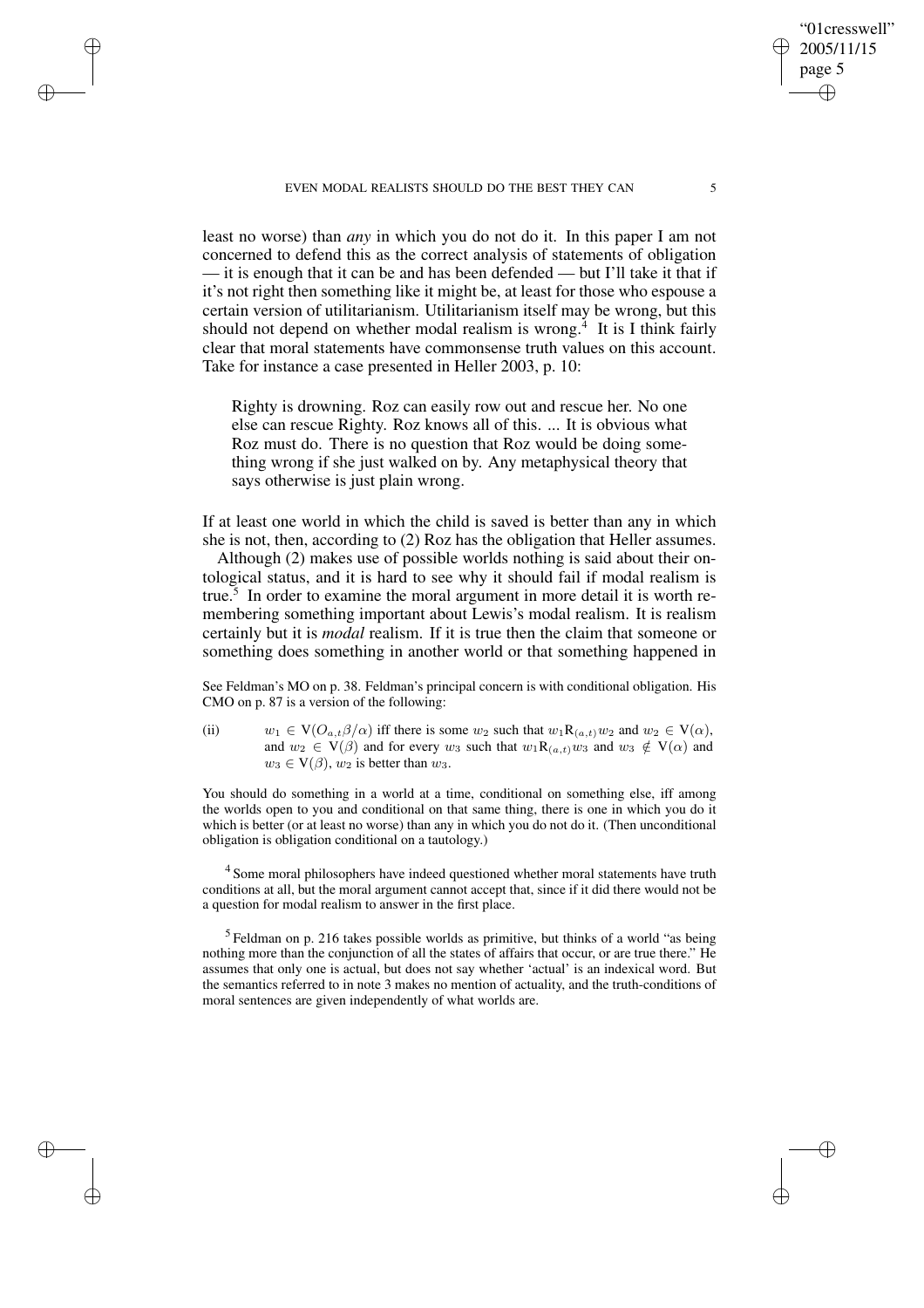"01cresswell" 2005/11/15 page 6 ✐ ✐

✐

✐

## 6 MAX CRESSWELL

✐

✐

✐

✐

another world amounts to *no more than that that thing is possible*, logically possible<sup>6</sup> if we are thinking about all possible worlds, and possible in some other sense if we are thinking about worlds accessible (in the relevant sense) from ours. Much discussion of Lewis's modal realism appears to forget that it is *both* a metaphysical doctrine *and* a semantic doctrine. If it is correct then any statement of the form ' $\alpha$  in some world w', is exactly equivalent to 'it is possible (in some sense of possibility) that  $\alpha'$ .

Lewis admittedly presents modal realism in a form which makes it difficult to see as clear a distinction between actuality and possibility as he needs. (See pp. 69–81.) He speaks of other worlds as universes which are spatiotemporally disconnected from ours, and the thought is very tempting that he is making a claim about actuality. But Lewis certainly intends that the claim that something happens in another world is an analysis of possibility. (E.g., 1986, p. 98, where he says that "modal operators *are* (my italics) quantifiers over [possible worlds]".) For that reason his modal realism has to involve claiming that the existence of the disconnected universe is *guaranteed by the modal facts of our world*. On p. 124 he locates a possible source of confusion in the moral argument as "our old enemy, the thought that really the other worlds are just parts of actuality".

The hypothesis of spatio-temporally distinct parts of the actual world realising every possibility claims something to be true in the actual world which would have been false if things had been otherwise. The moral argument has to say that if there were such disconnected portions of reality then our moral obligations *would be different* from what they actually are; i.e. the hypothesis of modal realism would make a difference to the way the world is; i.e. it is a *contingent* hypothesis. Heller for one takes it that whether or not there are such worlds makes a moral difference to our actual obligations, and if so the moral argument must be assuming that these other worlds are

<sup>6</sup>I prefer the phrase 'logical possibility/necessity' to the fashionable term 'metaphysical possibility/necessity'. Metaphysical necessity suggests a God's eye view of all possible worlds, whereby it is just a stronger version of physical necessity. Physical laws tell you what happens in each world, while metaphysical laws tell you what happens in every world, and how many worlds there have to be. But logical necessity is very unlike physical necessity. A physical law makes substantial claims about the way the world is. It says that *all* bodies *everywhere* behave in a certain precisely definable way (either deterministically or probabilistically). It is tempting to think that logical laws make even more general claims. For example that in every world every proposition is 'true if true'. But in fact, just because a logical law is true in every world it makes *no* claim about the way the world is. It is weaker than even the claim that at least one particle did something at least once. The world can be *any way it likes*, and the logical law is still true. (On this issue see p. 202f of Stalnaker 2003.) There is of course a notion of logical truth which applies most properly to a schema. Thus  $p \supset p$  is logically true in the sense that it remains true when p is replaced by any proposition whatsoever, whether true or false. (Still, nothing whatever in this paper is changed if you read 'metaphysical' for my 'logical'.)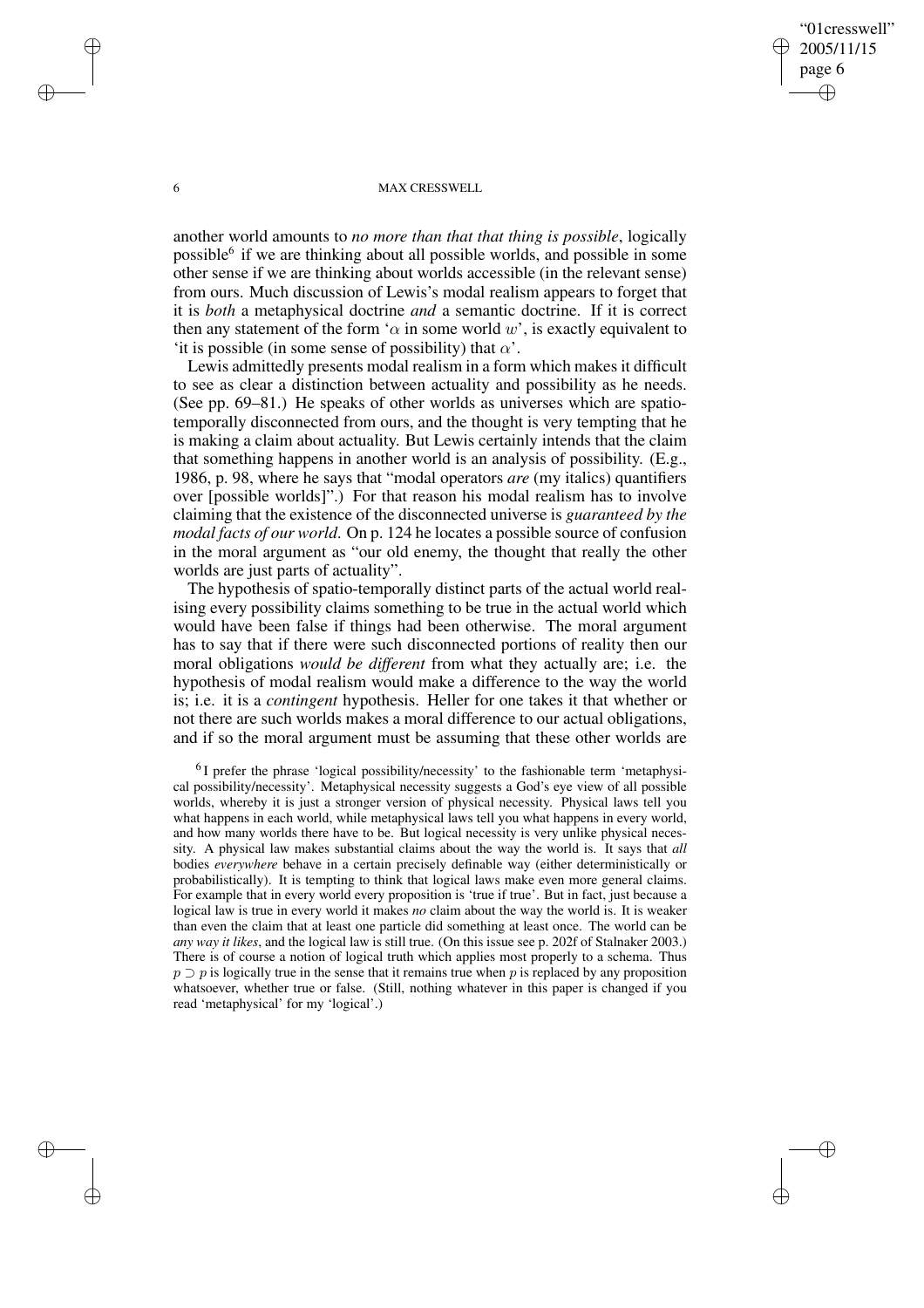✐

✐

✐

✐

part of actuality. Heller (p. 7) imagines a situation just like the one described above except that

Roz and Righty are on Earth; Lisa and Lefty are earthlings who, along with other colonizers, have traveled to the earth-like planet Faarov with the assistance of suspended animation. Righty on Earth and Lefty on Faarov are drowning. Roz is the only one who can save Righty and Lisa is the only one who can save Lefty. However, Roz and Lisa are hooked up in the following interesting way.

Prior to the decision to save or not to save the child, Roz and Lisa are in identical brain states and, in case that is not enough, identical mental states. If Roz chooses to save Righty, the first physical manifestation of this choice will be that a particular electron in her brain which is now in an indeterminate spin state will go into the spin-up state. That event will have further physical consequences that will lead to Roz's rescuing Righty. On the other hand, if Roz chooses not to save Righty, the first physical manifestation will be that that same electron will go into the spin-down state, and that in turn will result in Righty's not being saved. Lisa's potential choices have the parallel potential effects; the choice to save Lefty would be effective by way of a process initiated by the electron going into the spin-up state, and the choice not to save Lefty would be effective by way of a process initiated by the electron going into the spin-down state. But the choices of the two agents are not wholly independent. The electron in Roz's brain is paired with the electron in Lisa's in such a way that by nomological necessity they must always be in opposite spin states whenever they are in any determinate spin state. Thus, it is nomologically impossible for both to effectively choose to save the child drowning in front of them and nomologically impossible for both to effectively choose not to save the child in front of them.

In such a case Heller considers that Roz may not have any clear obligation to save Righty. Finally Heller considers modal realism. As he understands it, modal realism postulates a case just like the one he has described. Roz knows that, whatever she chooses, one child will be saved and one will drown. It is definitely wrong to fail to save the child *unless* someone else will save another child who would drown if you fail to save the one you are able to. Unless one is a verificationist the assumption that someone else will always do the good or the bad that you do not does seem to be a factual difference about the world, even a disconnected part of it. At this point I need to make clear that I am not in this paper defending modal realism. All I am trying to do is show that the moral argument fails as a reductio argument against

"01cresswell" 2005/11/15 page 7

✐

✐

✐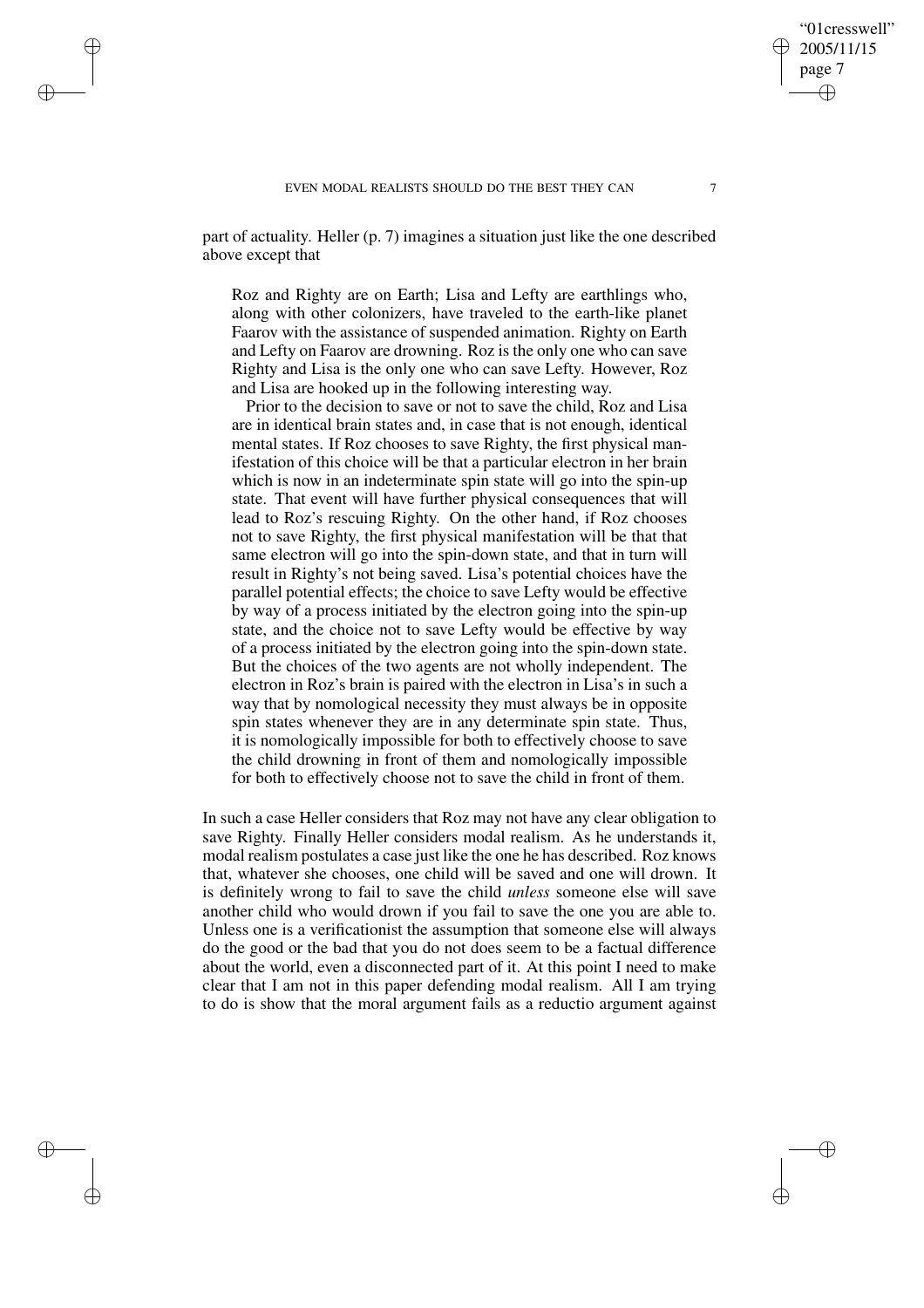"01cresswell" 2005/11/15 page 8 ✐ ✐

✐

✐

## 8 MAX CRESSWELL

it. You might argue that modal realism is not a good account of modality because it treats possibility as a kind of actuality, and it may well be difficult to see whether Lewis can make the distinction between disconnected parts of the actual world and other possible worlds.<sup>7</sup> Matthew McGrath puts the bewilderment like this:

Moreover, and more incredibly, the states of some otherworldly cats — those whose similarity to our cats qualifies them as *counterparts* of our cats — underwrite *de re* possibilities for our cats. A host of questions arise: Why aren't cats that are spatio-temporally unrelated to us and our pets still parts of actuality? What qualifies spatiotemporal relatedness as the worldmate-determining relation? How does the mere existence of a three-legged cat similar, but spatiotemporally unrelated to my cat, ground the *de re* possibility that my cat is three-legged? (McGrath 1998, p. 590)

What the moral argument may do is explain why modality *matters*. Remarks like McGrath's show that there may be a *direct* argument that the metaphysical claims of modal realism are incompatible with its semantic claims. Put these together and you have the result that the truth or falsity of modal realism may indeed have moral implications. But whatever may be the truth about *that* claim, the moral argument cannot be used as a reductio argument if it does not incorporate the semantic claim of modal realism in its reductio assumption. Obviously, as a contingent hypothesis about actuality modal realism *is* incredible, *is* unlikely, *would* have the moral consequences that the moral argument attributes to it, but, most important of all, *would be neither sufficient nor necessary* to ground the truth of modal statements. In short it would not be modal realism. To labour the point, all that the moral 'argument' could show is that if we *already* know that the metaphysical claim of modal realism is incompatible with its semantic claim then the metaphysical claim might entail morally wrong statements. But then the moral argument does not itself play any role in establishing the substantive result. In fact it *presupposes* the falsity of modal realism to begin with.<sup>8</sup>

 $7$  For myself I incline to the view that you can never get a modal notion out unless you put one in. You can think of the world-matedness relation as primitive and argue that its nature is to be *defined* by its claiming no more than does the equivalent modal sentence.

 $8$ I might say that I agree with pretty much everything Heller says in his article, with the exception of his claim that the doctrine he is attacking is *modal* realism. Some kind of realism it may be, but, as I show, it cannot be David Lewis's modal realism. The one point in Heller's paper where he appears to acknowledge the difference between disconnected parts of the actual world and other possible worlds is in his discussion of universes in section IV. But he ends that section by claiming that what goes on in a universe which is a part of a pluriverse is

✐

✐

✐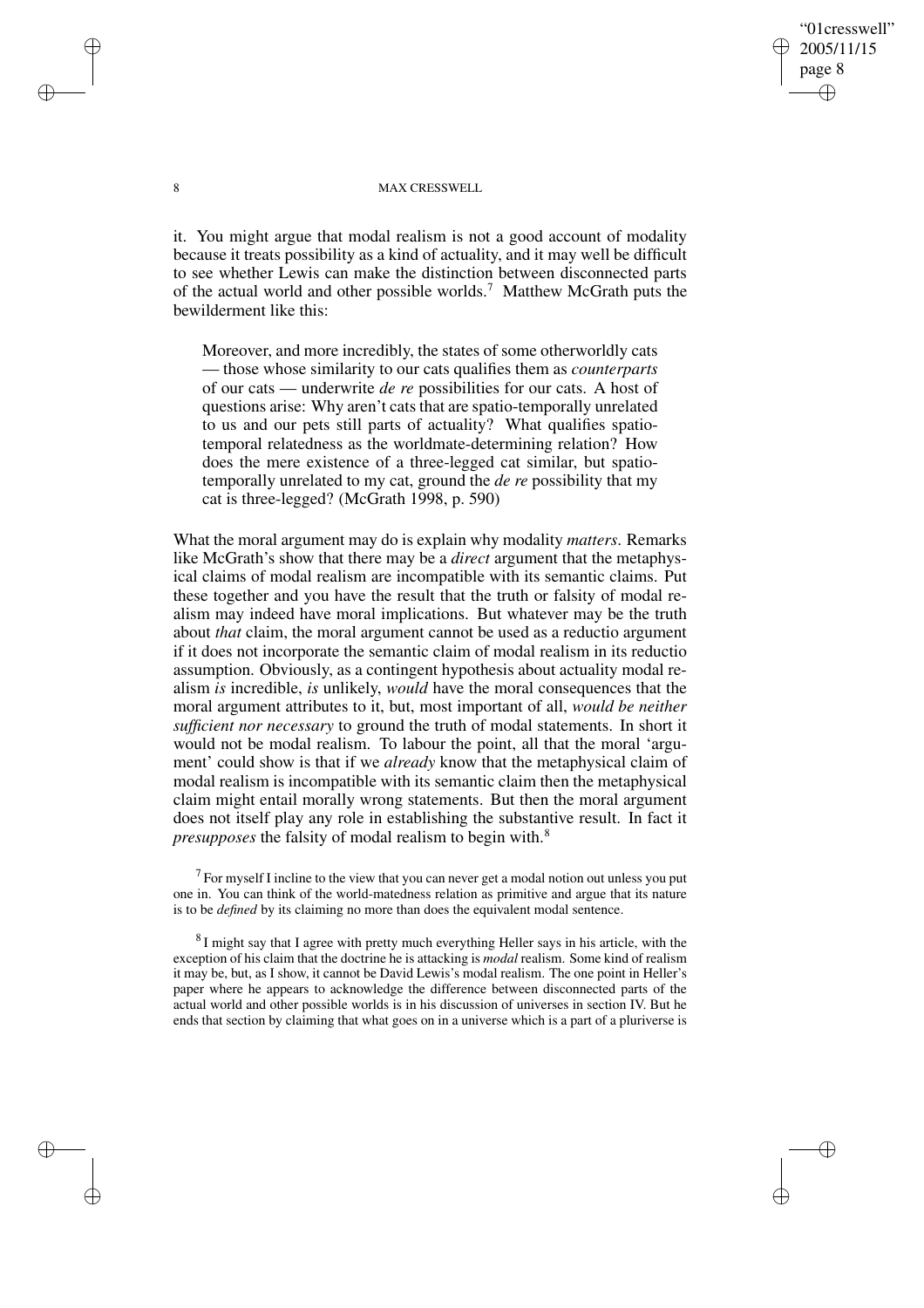EVEN MODAL REALISTS SHOULD DO THE BEST THEY CAN 9

"01cresswell" 2005/11/15 page 9 ✐ ✐

✐

✐

One can offer the propounder of the moral argument a dilemma at this point. Either ' $\alpha$  is true in some world w' means more than that  $\alpha$  is logically possible or it does not. If it means no more then it will be legitimate in any example put forward by the objector to modal realism, to replace ' $\alpha$  is true in some w' by ' $\alpha$  is logically possible'. If on the other hand it does mean more then modal realism is being claimed to be more than an analysis of modality, and in that case there will have to be propositions which are logically possible but are not true in any world. It may be difficult for Lewis to say just why this cannot be, but that it cannot be has to be a part of his metaphysics, and if it is not then we are not talking about *Lewisian* modal realism, or indeed not about any kind of *modal* realism. And the moral argument is a reductio argument based on the premise that *modal* realism is *true*. Look closely at the argument. It appears to attribute to modal realism the claim:

(3) If I don't do this then someone else will.

But this is not really correct. The reductio premise has to be:

(4) If I don't do this then someone will do it *in another world*.

or rather

✐

✐

✐

✐

(5) If I don't do this then my counterpart will.<sup>9</sup>

Assuming that modal realism is true (5) simply means

(6) If I don't in fact do it I might have done it.

If (6) is true it is reprehensible of you not to save the child, precisely *because* you might have saved it. On the modal realist account it is your counterpart's saving the child which is necessary to give *you* the option. If no counterpart saves the child then you *couldn't have* saved the child, and you couldn't be blamed for failing.<sup>10</sup>

just like what goes on in another possible world. The cases are, he says, 'alike in kind'(p. 20). Heller may respond that Lewis cannot make the distinction between disconnected parts of the actual world and other possible worlds, and I have conceded that he may be right about this. But if Lewis cannot distinguish between the possible and the actual the doctrine is doomed from the beginning.

 $9$  If we for the moment ignore the possibility of multiple counterparts it matters little whether we speak of my counterpart or of me in another world.

<sup>10</sup> One confusion may be to fail to distinguish between the proposition p and the proposition that  $p$  is true in a world w. A world is the totality of everything that happens in it. So if something different were to happen it would be another world. For any proposition  $p$  if  $p$  is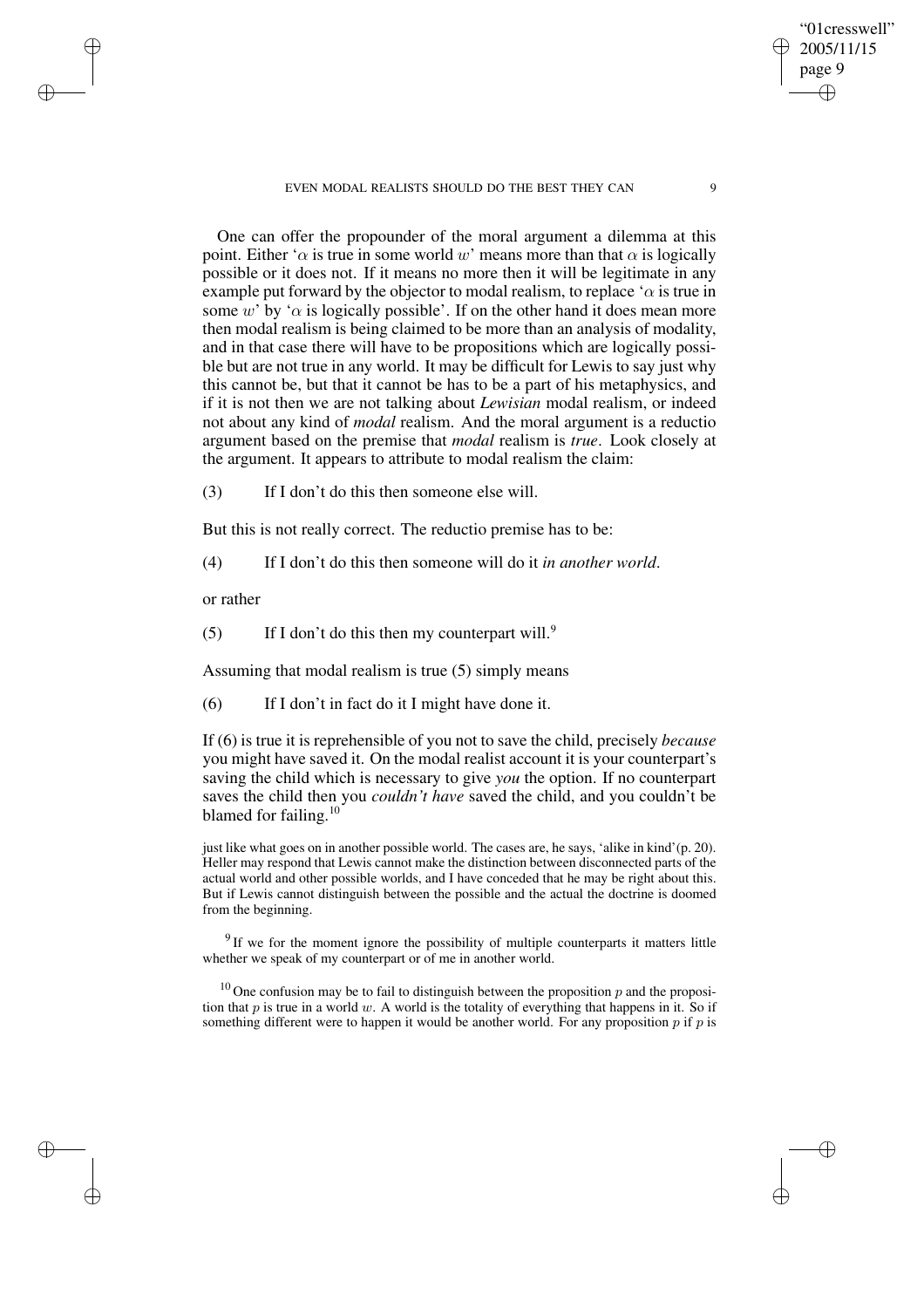✐

✐

### 10 MAX CRESSWELL

The world-relativity of actions is easy to miss because Lewis's assumption that things exist in at most one world enables him to treat properties as sets. (See, p. 51) Why is this significant? Well, suppose that things can exist in more than one world. Then a property will be something that a thing can have in one world and fail to have in another. So when we say that if I don't do something in this world I will do it in another world, it is the property of 'doing it in another world' that I have — not the property of doing it. For Lewis it is my counterpart who does it, and since for Lewis properties are not world relative you don't need to add 'in another world'. That is why it is easy to read (4) as (3), and forget that the counterpart does it in another world. It is important to stress that  $(5)$  says no more than  $(6)$ .

Suppose, despite all I have said, you still believe that modal realists must eschew morality. Then let me show you that the believer in abstract worlds is no better off, or *almost* no better off. For it turns out that if the line of reasoning pursued in the moral argument is cogent then actualists must eschew

a set of worlds and w is a world then that  $w \in p$  is a set-theoretic, and therefore a necessary fact. The proposition that I do something in w is in fact necessary — if I do do it in w; or impossible — if I do not do it in w. So it can hardly be *that* proposition that I am wondering whether to bring about. If you ask me whether something is true without qualification then the answer to your question is a proposition. Your question occurs in a world and the proposition is either true or false in that world. If I tell you that it is true and it is then I have spoken truly. If I tell you that it is true and it is not then I have spoken falsely. I have not told you that it is true or false in this or that possible world, even though my telling occurs in a possible world, and in each possible world in which the telling occurs the proposition is true or false according as that world is in the set of worlds which is the proposition. In speaking as he does as though metaphysical propositions were simply ordinary propositions with unrestricted quantifiers Lewis obscures this important difference. It is instructive to consider the parallel with the argument against four-dimensionalism. It is said that a four dimensionalist assumes a static universe in which change is impossible. The reply is that a change from  $\varphi$  to not- $\varphi$  simply *means* that there is a time t at which something is  $\varphi$  and a later time t' at which it is not  $\varphi$ . Similarly for the modal realist the claim that something is possible simply *means* that it is true in some world. Heller is bothered about the problem of causation between worlds. But perhaps that whole question is based on a category mistake. What does it mean to say that nothing that happens in one world can cause something to happen in another? It might seem tempting to analyse cross-world causation in some such way as:

(i) p's occurrence in  $w_1$  causes q's occurrence in  $w_2$ .

But the proposition that  $p$  occurs in  $w_1$  is not a contingent proposition so *that* proposition cannot cause anything. In particular it cannot cause it to be the case that  $q$  occurs in  $w_1$ . In fact there may be quite viable instances of a kind of trans-world causation. Consider

(ii) If it had been possible for  $p$  not to have occurred then  $q$  would not have occurred.

That p might not have occurred is constituted by the fact that in another world p *did not* occur, so p's failure to occur in a world  $w_2$  might after all cause something in  $w_1$ .

✐

✐

✐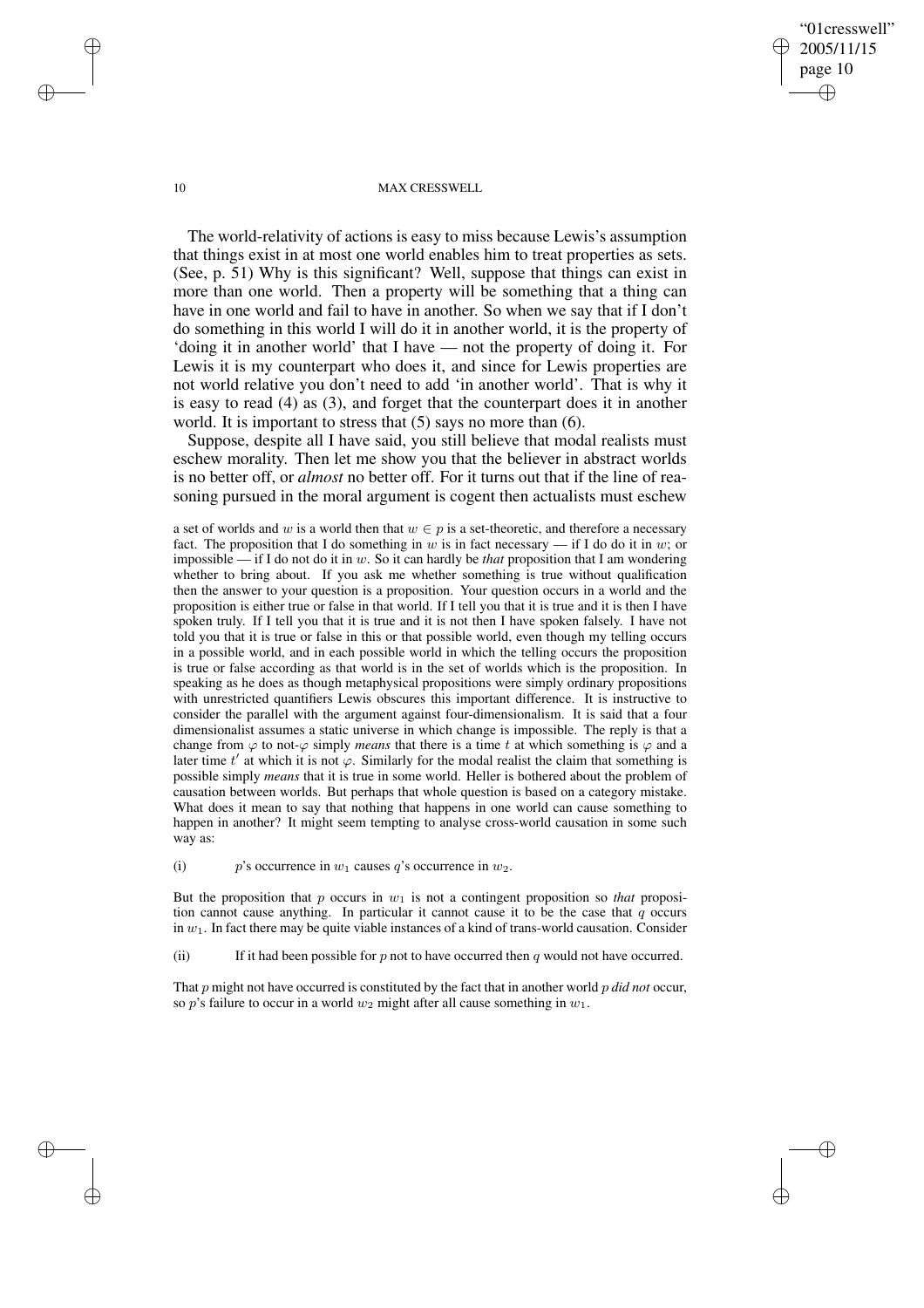EVEN MODAL REALISTS SHOULD DO THE BEST THEY CAN 11

"01cresswell" 2005/11/15 page 11 ✐ ✐

✐

✐

counterfactual reasoning in morality; i.e. you cannot reason about what your obligations would be if things were different. The basic assumption made by actualists is that while the actual world is special, *all other worlds* are on a par. Suppose actualism is true and all the other worlds are only abstract. Let  $\alpha$  be false in the actual (and only concrete) world, and consider a being,  $a$  say, in  $w$ , one of the non-actual worlds, who has an obligation to bring it about that  $\alpha$ . Since  $\alpha$  is false in the actual world then *any* w' in which  $\alpha$  is true is just the same kind of world as  $w$  is, and if  $a$  does not bring it about that  $\alpha$ ,  $\alpha$  will occur in some other world which is just as real as w. So, according to the moral argument, a has no more obligation to bring it about that  $\alpha$  than to refrain from bringing it about that  $\alpha$ . I.e. in any world w *except* the actual world

(7)  $\alpha$  should bring it about that  $\alpha$ 

✐

✐

✐

✐

is false. You might say so what, since  $a$  is only an 'abstract' agent. Unfortunately facts about  $a$  ground modal statements in the actual world. If the context is College Station on 13 November 2002 it is not in fact raining. So, under the hypothesis that all worlds are abstract it would seem that the statement

(8) If it were raining a should bring it about that  $\alpha$ 

could never be true. One might go even further and assume that abstract beings have no obligations at all.<sup>11</sup> If so, the claim that a has no obligations in a rain world would follow from the fact that  $a$  is abstract. But now consider the sentence

(9) If it were raining then  $\alpha$  would be abstract.

What should be said about (9)? Is it plausible to think that a person is not abstract? In Lewis 1978 Lewis claims that Holmes is a flesh and blood person, on the ground that although one *can* tell stories about abstract entities Conan Doyle wasn't. If so 'abstract' has to be an indexical word like 'actual', in that

 $(10)$  a is abstract

 $11$  In the version of actualism presented in Plantinga 1976, in non-actual worlds all there are are haecceities. But haecceities are abstract, and so, presumably have no claim on our action.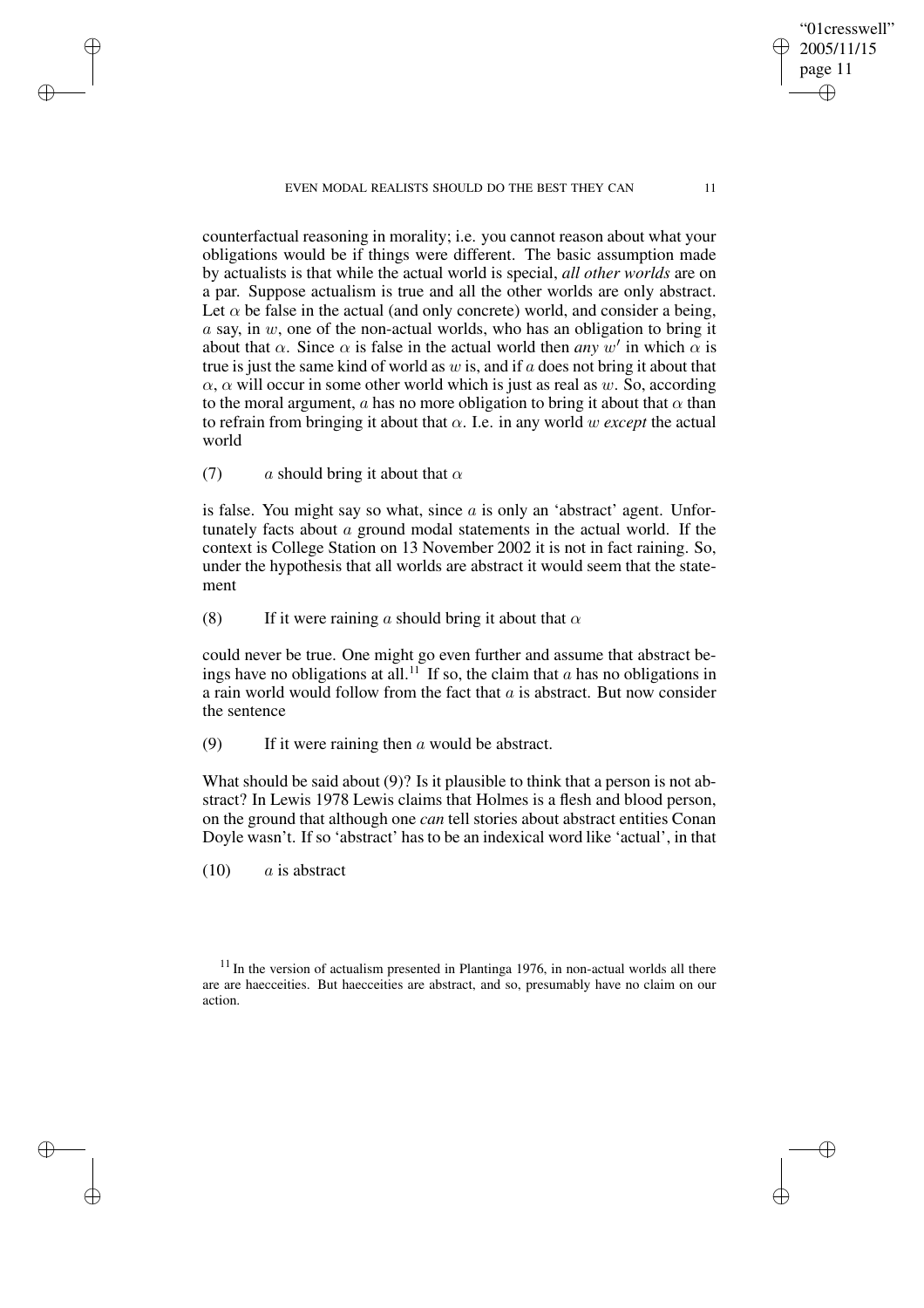## "01cresswell" 2005/11/15 page 12 ✐ ✐

✐

✐

## 12 MAX CRESSWELL

is always false at a world w provided a is a person in w, and in (9) a has to be a person at  $w$ , or else

(11) If it were raining a would not have been a person

✐

✐

✐

✐

would be true. The only way to save these counterfactuals is to recognise that the inhabitants of another world are just as real or just as concrete from the point of view of their world as we are from ours. One cannot use a phase like 'abstract' in a sentence like (10) other than as an indexical, *whatever views you hold about the reality of possible worlds*. <sup>12</sup> The moral argument says that the following is true given modal realism:

(12) Because other worlds are real  $a$  has no obligation to do anything.

If 'real' and 'actual' were metaphysical predicates then, given actualism, the following would be true:

(13) Because no world but the actual world is real  $\alpha$  has no obligation to do anything except what a does in the actual world.

You can say if you like that possible worlds are no more than whatever it takes to codify our ordinary judgements about modal and counterfactual reasoning. Lewis believes that other worlds must be just like ours to do this.

(i) If it had been raining a world in which it is raining would have been concrete.

(i) seems true, but the raining world is *not* actual, and so is not concrete. The question is therefore what it amounts to to say that the world would have been concrete. We may either take 'actual' and 'concrete' to be metaphysical predicates, applying only to the world Plantinga has described as @, or we may take them as indexical. If we take 'concrete' to be a metaphysical predicate then, according to the possible-worlds semantics for counterfactuals, (i) will be true at @ iff the closest rain world to @ *is* concrete. But since only the actual world is concrete and it is not raining in the actual world then that is enough to make the counterfactual false. To get the right truth conditionsfor a sentence like (i) we must take it that words like 'actual', 'real' and 'concrete' are indexical terms. This gets the truth conditions of counterfactual sentences like (i) correct but it means that in ordinary discourse one cannot introduce these terms as absolute metaphysical terms, and still get the intuitively correct truthconditions for ordinary counterfactual sentences. The moral argument, however, assumes that it is legitimate to reason about morality on the basis of the absolute ontological status of other possible worlds.

 $12$  Another way of putting the point is to look at the supposition that another world is actual. Consider